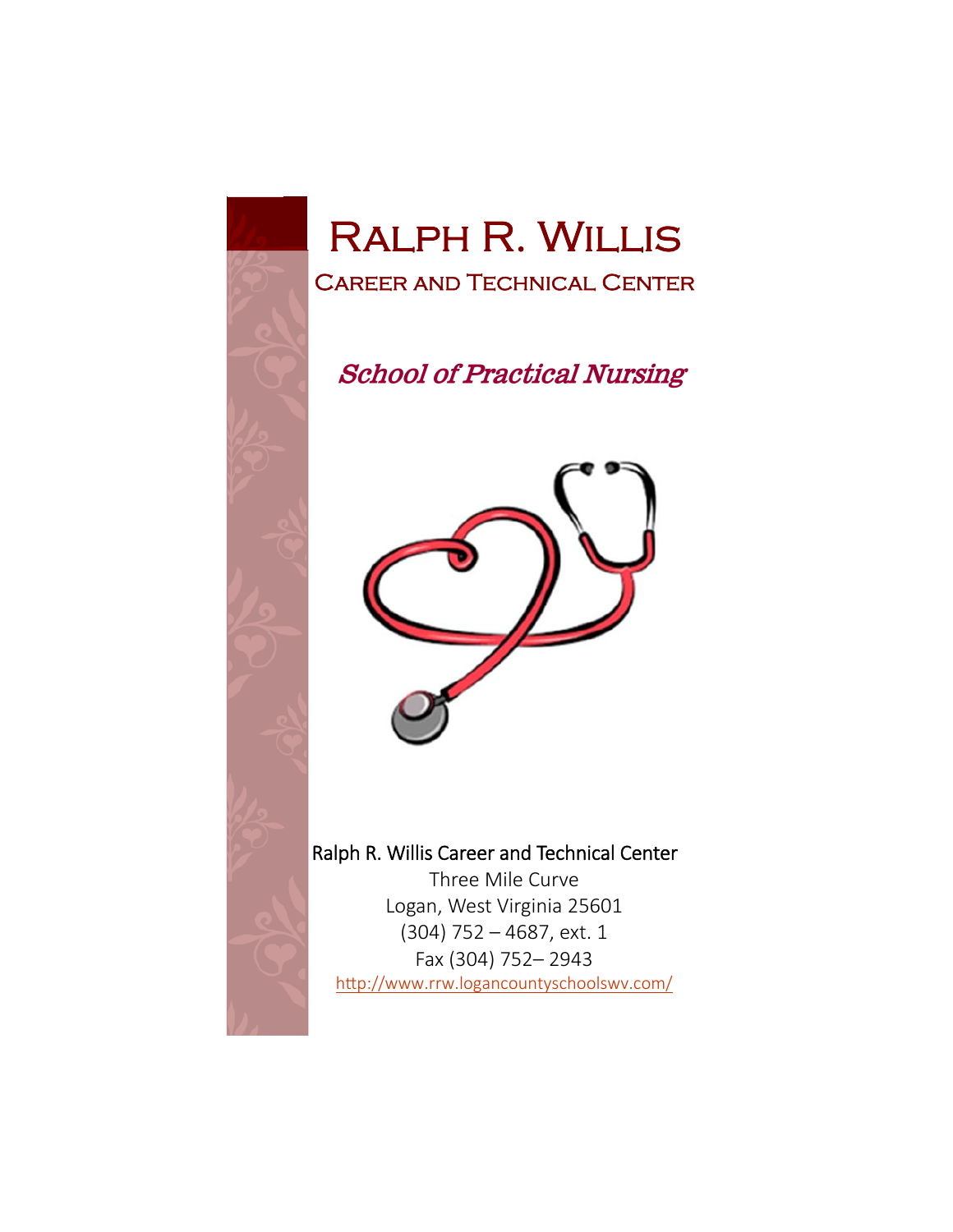

#### Mission

Ralph R. Willis Career and Technical Center provides a cutting edge, state of the art learning environment that: boosts self-esteem and confidence; focuses on high expectations; develops life skills and technical skill sets and creates a high -quality workforce in an ever-evolving, forward-moving society.

#### *The Ralph R. Willis Career and Technical Center School of Practical Nursing program is approved and supported by the:*

Logan County Board of Education

Ralph R. Willis Career and Technical Center School of Practical Nursing Advisory Committee

#### *The Ralph R. Willis Career and Technical Center School of Practical Nursing is accredited by the:*

**Council on Occupational Education**  7840 Roswell Road, Building 300, Suite 325 Atlanta, Georgia 30350  $(800)$  917 – 2081 or  $(770)$  396 – 3898 www.council.org

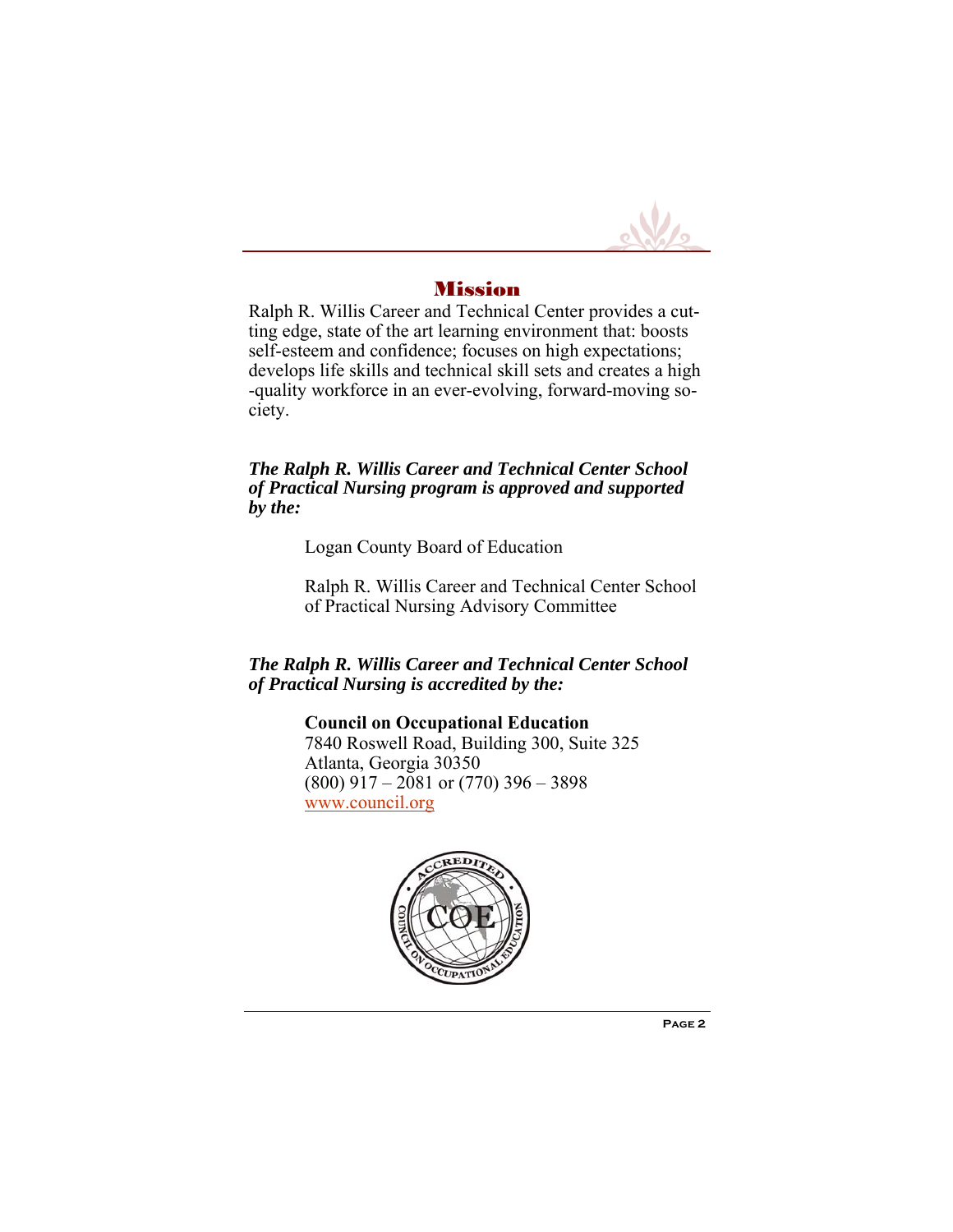

## General Information

The Ralph R. Willis Career and Technical Center School of Practical Nursing is operated as an Adult Preparatory Program and is funded by the Bureau of Adult and Technical Education of the West Virginia Department of Education. The program is a comprehensive 12-month course of instruction in practical nursing accredited by the Council on Occupational Education. The program is conducted Monday through Friday and admit approximately 30 students, usually beginning during the month of August. The curriculum consists of systematically organized classroom instruction, laboratory practice and clinical experience. Upon successful completion of the program, the graduate will receive a certificate of completion and be eligible to take the NCLEX-PN.

Students receive classroom and clinical instruction in a variety of settings. The school is affiliated with area hospitals, nursing homes, and other healthcare facilities. These agencies are an integral part of the educational program, with more than half of the program hours spent in these locations. Students provide their own transportation to school and to the clinical sites.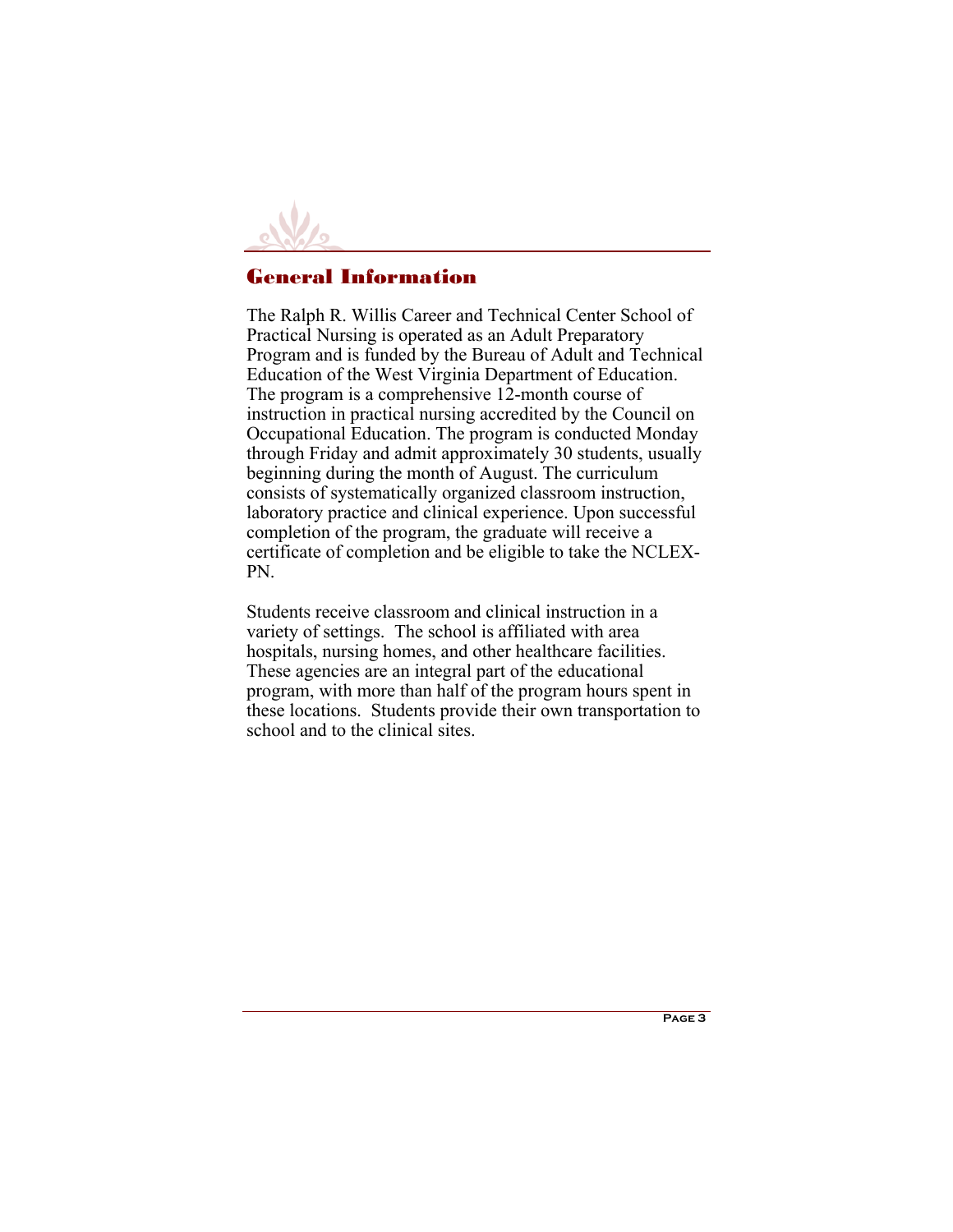

## Eligibility Requirements

- Age 18 or older, Prior to the start of clinicals
- 2. High school diploma (from a state-accredited school) or GED/TASC
- Successful completion of the pre-admission examination
- Stable physical and mental health
- Sincere interest in providing health care

## Admission Process

The admission policy provides a record of the requirements and procedures necessary for an applicant to qualify for admission to the Ralph R. Willis Career and Technical Center School of Practical Nursing. The requirements are in accordance with the admission requirements recommended by the West Virginia State Board of Examiners for Licensed Practical Nurses.

## Educational Requirements:

- Applicant must have a recognized high school diploma, high school transcript, or results of the GED/ TASC test showing satisfactory performance. Science -oriented background and advanced math courses are recommended.
- Applicant must obtain a satisfactory score of a minimum Total Score of 60 on the preadmission examination.
- Applicant must request official high school and college transcripts to be mailed to the school.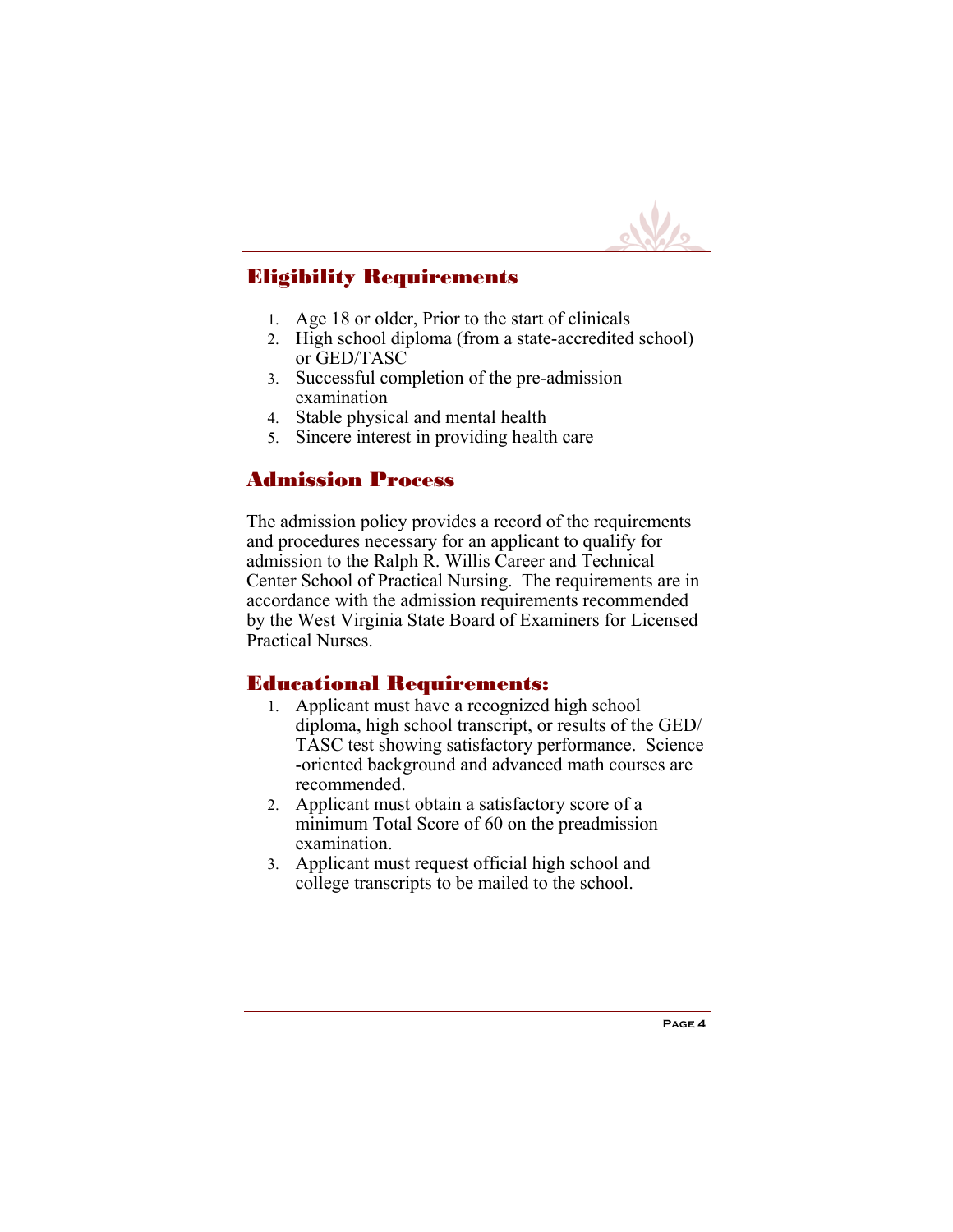

## Health Requirements:

- Current immunizations as required by the Logan County Health Department Medical Director, including PPD, varicella, Tdap, MMR, hepatitis B, COVID-19 and influenza, with titers to prove immunity. The student will be required to have a second influenza vaccine in the fall while enrolled in the program.
- Pre-entrance dental examination and clearance by family dentist.
- Pre-entrance physical examination and clearance by a primary care provider.

## References:

Three professional reference forms must be provided to the school prior to the interview. Persons completing references must not be related to the applicant. Appropriate individuals to provide references include teachers or employers.

## Admission Procedure:

- Interested person obtains application by contacting or visiting school.
- Applicant submits application and registers for the pre -admission examination. The cost of this exam is \$95.00 (may change without notification).
- Applicant takes the pre-admission examination.
- When the pre-admission test results are returned:
	- $\alpha$ . Applicant who did not make acceptable score is notified.
	- $\beta$ . Applicant with satisfactory score is notified and an interview is scheduled.
- 5. Applicant schedules an appointment for an interview.
- 6. Applicant requests official high school and college transcripts to be mailed to the school.
- 7. Three weeks before interviewing, applicant completes state and federal criminal background check and requests three professional reference forms to be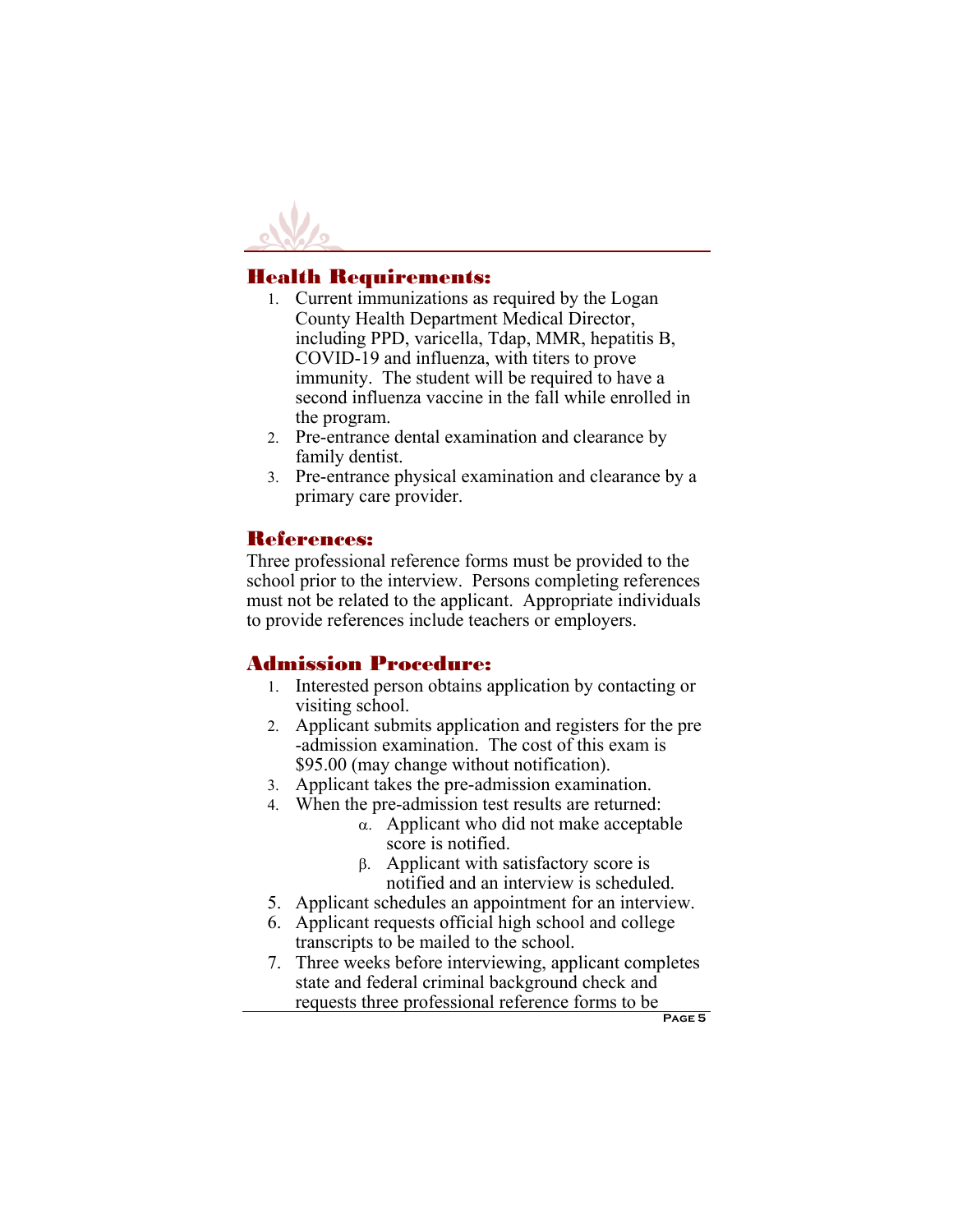

- 8. Applicant interviews with member of the faculty and/ or advisory committee.
- 9. Selection committee evaluates the applicant's record.
- 10. Applicant is notified of the decision of the selection committee.
- 11. Accepted applicant responds by sending enrollment form as letter of intent and pays nonrefundable \$100.00 seat-deposit by deadline.
- 12. Applicant recommended for admission completes prerequisite coursework at the Technical Center (Bridge program with Adult Basic Education).
- 13. Applicant recommended for admission will receive the following forms:
	- a. History and physical examination forms to be completed by the student and his/her primary care provider by the deadline. This exam requires the following diagnostic tests: complete blood count (CBC), RPR or STS serology, urine drug screen, and any other tests or x-rays that may be necessary to clear health status.
	- b. Immunization form to be completed by his/her primary care provider, with titers to prove immunity, by the deadline.
	- c. Dental examination form to be completed by his/ her dentist by the deadline.
- 14. Applicant submits completed:
	- a. History and physical examination forms, which state applicant is physically and emotionally able to participate in all classroom and clinical experiences;
	- b. Immunization form, which indicates that all immunizations are up to date and titers proving immunity;
	- c. Dental form, which indicates that dental health is satisfactory or that repairs are scheduled.
- 15. Applicant must meet health requirements for final admission.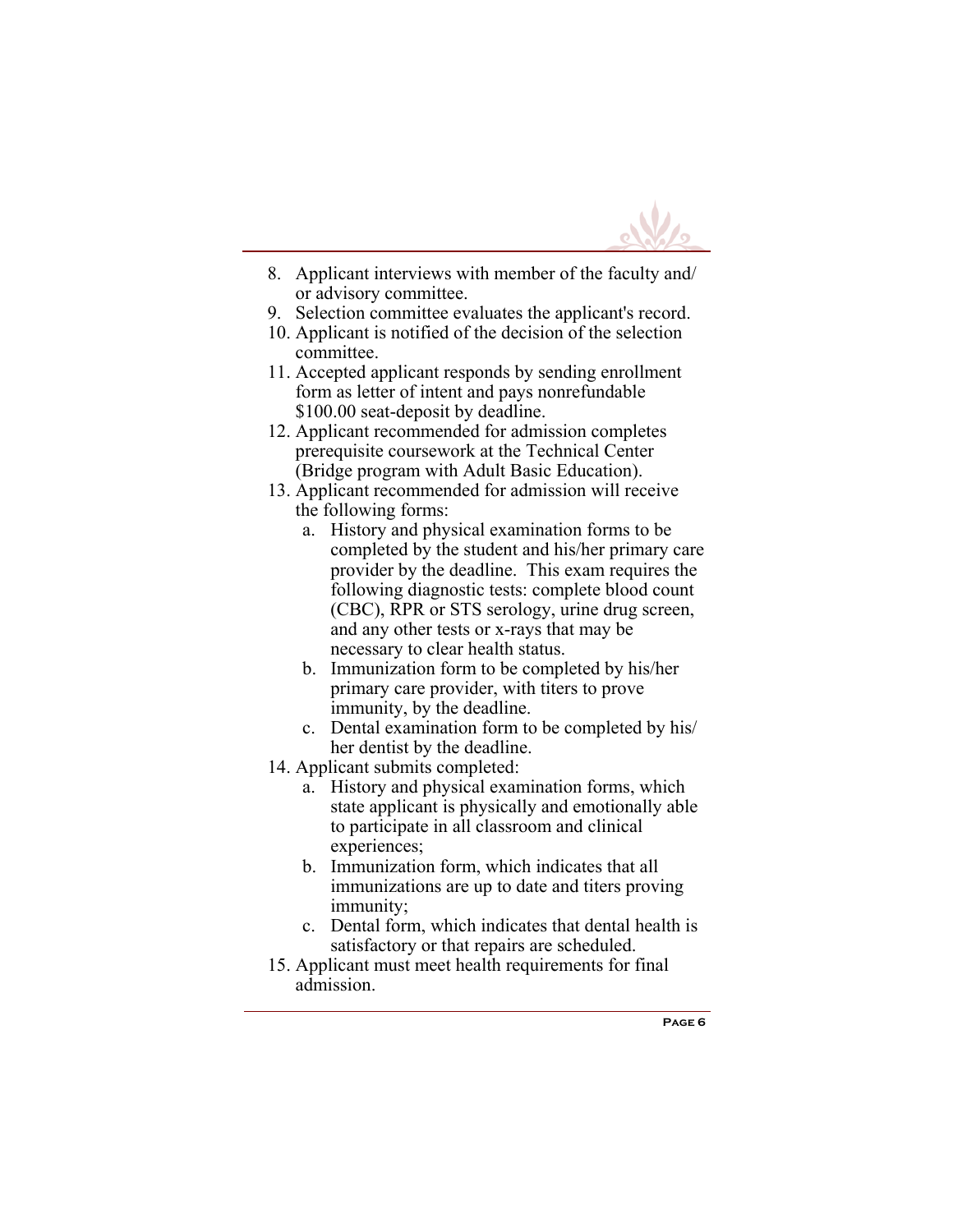

- 16. Applicant attends orientation meeting.
- 17. Acceptance and final admission is contingent upon documentation of health requirements, results of the criminal background checks, and successful completion of the prerequisite and medical terminology coursework with a minimum grade of 80% in both.

The school cannot refuse to educate anyone who meets the admission criteria, but applicants must understand that the state board could deny licensure or the opportunity to sit for the NCLEX-PN examination; see statement page 6.

#### **Course Requirements**

Course 9123 Practical Nursing-Principles and Fundamentals Course 9124 Social Sciences (Integrated) Course 9125 Anatomy and Physiology Course 9126 Nutrition and Diet Therapy Course 9127 Pharmacology Course 9128 Medical Surgical Course 9129 Geriatrics Course 9130 Psychiatric (Mental Health) Nursing Course 9131 Obstetrics Course 9132 Pediatrics **Note::** Program courses are not completed in the sequence above, the sequence is determined by the Practical Nursing Coordinator and adjusted yearly in the program calendar. Each course must be completed with a "C"  $(80\% \text{ or above})$  average to continue in the program.

#### Title IX ADA 504 Notice

Ralph R. Willis Career and Technical Center (RRWCTC) does not discriminate on the basis of race, color, religion, national origin, gender, sexual orientation, disability, age, or marital status in any of its policies, procedures or practices as required by Title IX, Section 504, and ADA regulations. For inquiries concerning Title IX, please contact the Title IX Coordinator or Section 504 Coordinator

at: **Logan County Board of Education** 506 Holly Avenue Logan, WV 25601 Phone: (304) 792-2060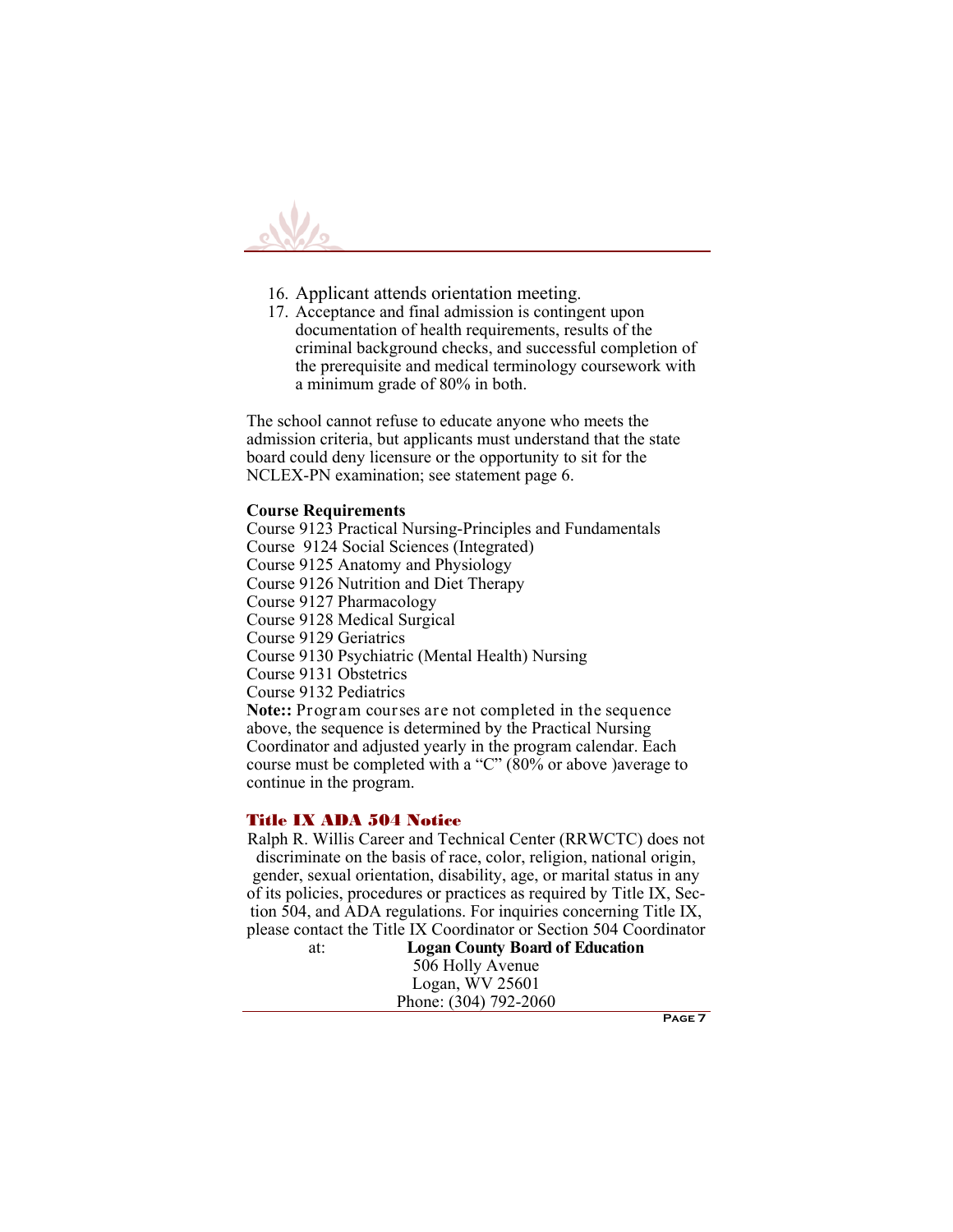

Rights Act of 1964, and Section 504 of the Rehabilitation Act of 1973. For more information regarding civil rights or grievance procedures, contact the Director.

NOTE: THE WEST VIRGINIA STATE BOARD OF EXAMINERS FOR LICENSED PRACTICAL NURSES RESERVES THE RIGHT TO REFUSE TO ADMIT APPLICANTS TO THE LICENSURE EXAMINATION WHO HAVE BEEN CONVICTED OF A FELONY, ARE HABITUALLY INTEMPERATE, ADDICTED TO THE USE OF HABIT-FORMING DRUGS, OR ARE MENTALLY INCOMPETENT. THE APPLICANT WILL BE REQUIRED TO CONTACT THE WEST VIRGINIA STATE BOARD OF EXAMINERS FOR LICENSED PRACTICAL NURSES TO DISCUSS THE POTENTIAL IMPACT OF A CRIMINAL CONVICTION ON THE APPLICATION AND LICENSURE PROCESS, PRIOR TO APPLICATION.

## Urine Drug Screening

Students may be requested to submit to random drug/alcohol screening during the course of the academic year. Said screening may be requested at any time by the nursing faculty of the practical nursing program and shall be performed in accordance with proper chain of custody procedures. The random drug/alcohol screening shall be performed at the expense of the student and is included in the tuition costs. Students are required to follow the procedure, as outlined in the Ralph R. Willis Career and Technical Center School of Practical Nursing policy book, for submitting the sample.

In addition, the faculty has the right to request that the student submit to testing if reasonable cause exists. The student shall agree to submit to drug and alcohol screen testing to determine whether alcohol, any controlled substances, or any substance which is mood altering in any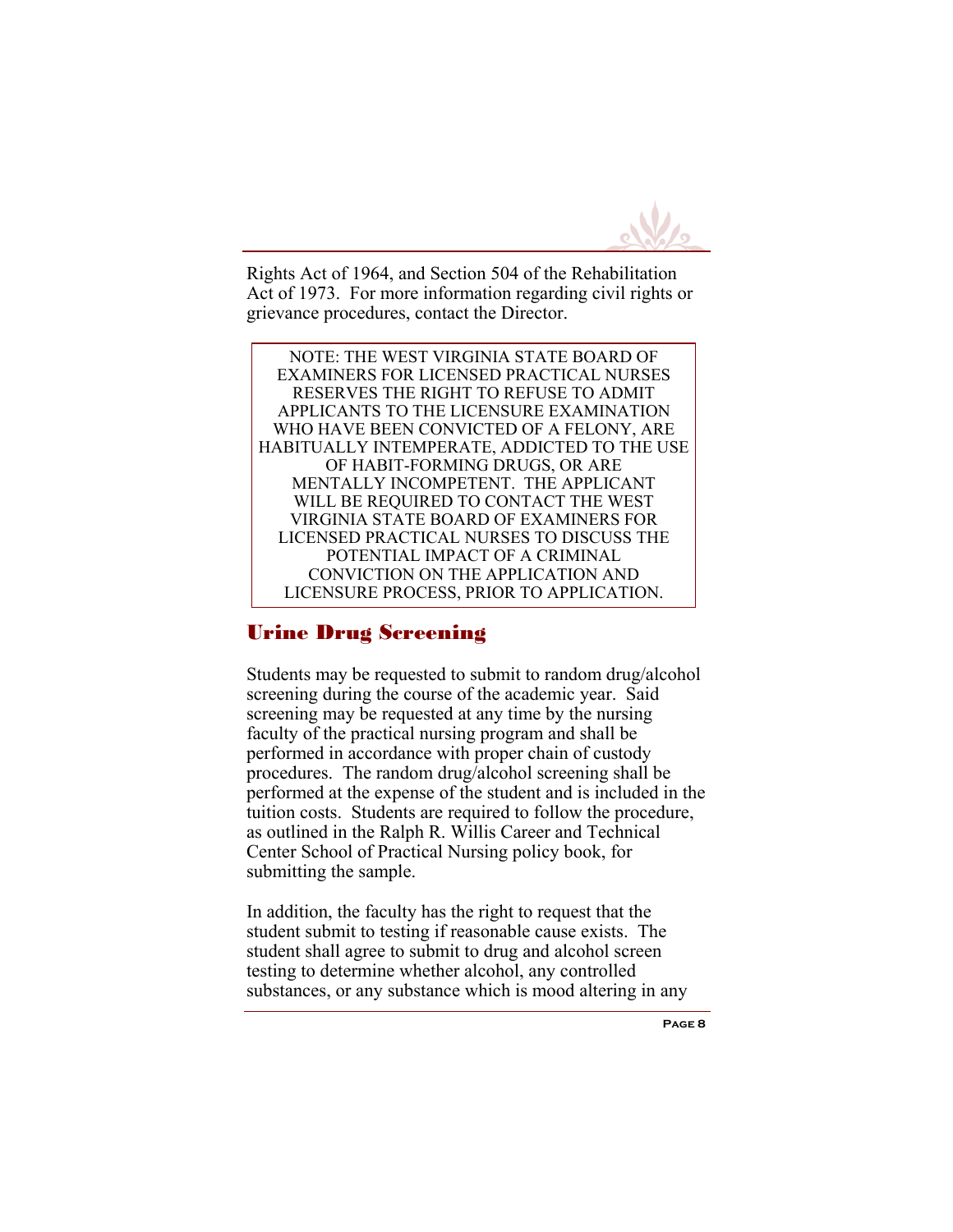

way are present in his/her blood and/or urine. Said testing shall be performed as soon as possible, following proper chain of custody procedures. Testing pursuant to probable cause shall be at the expense of the student and is not included in the tuition costs. Failure to submit to such a reasonable request shall be prima facie evidence of the presence of the aforementioned substances, and shall be grounds for immediate dismissal from the practical nursing program.

Any individual who is on methadone/buprenorphine/other dependence maintenance treatment must disclose this to the Coordinator of the program at the time of application. This individual will be instructed to contact the LPN Board office to discuss implications of participation in methadone/ buprenorphine/other dependence maintenance treatment on enrollment and progression through the LPN program, as well as implications with regards to disciplinary action by the Board at the time the individual may request licensure by examination. Factors to be considered with regards to the individual's acceptance into the program include, but are not limited to, the nature of the drug dependence which led to the methadone/buprenorphine/other dependence maintenance treatment, length of time receiving the methadone/ buprenorphine/other dependence maintenance treatment, stage of methadone/buprenorphine/other dependence maintenance treatment, acceptance of the individual by clinical agencies for clinical experience, and medical opinion of the individual's treating physician with regards to his/her ability to function in the capacity of a student practical nurse.

## Cost of the Program

Tuition, fees, and other costs of the program total \$9,265.00.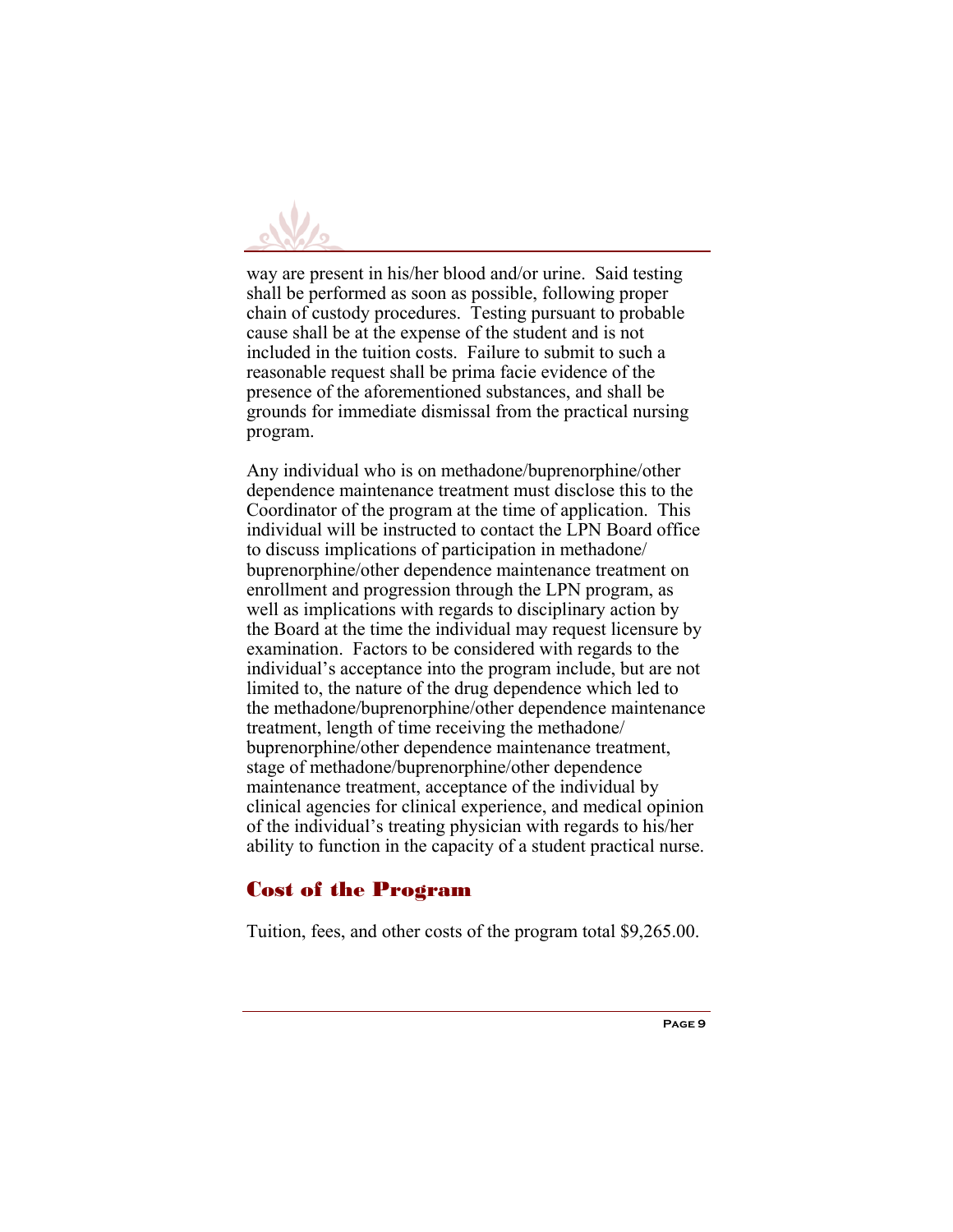

Textbooks, a tablet/laptop, and uniforms are included in the cost. The full amount of tuition, fees, and other costs is due on or before the first day of classes; failure to pay the full balance of tuition, fees, and other costs will result in dismissal from the program. Students are responsible for their own living arrangements and transportation.

A prorated refund policy based on hours completed is used to calculate a refund when any student withdraws or is withdrawn from the program. The following items are nonrefundable and are not calculated in the refund rate:

- Administrative costs/curriculum development
- Uniforms (become student property the first day of class)
- Textbooks, laptop, lab supplies, and supplies (these become student property the first day of class)

NOTE: Any money owed toward the Federal Pell Grant will be returned first before any refund is given to any other agency or the student.

## Financial Aid

**Pell Grant: Available to those who meet income and attendance criteria; apply at fafsa.gov** 

- WorkForce West Virginia: Available to those who meet criteria set up by the agency.
- Veteran's Administration: Available to those who meet criteria set up by the agency.
- Division of Rehabilitation Services: Available to those who meet criteria set up by the agency.

#### *Note: The Ralph R. Willis Career and Technical Center does not participate with guaranteed student loan or Stafford loan programs.*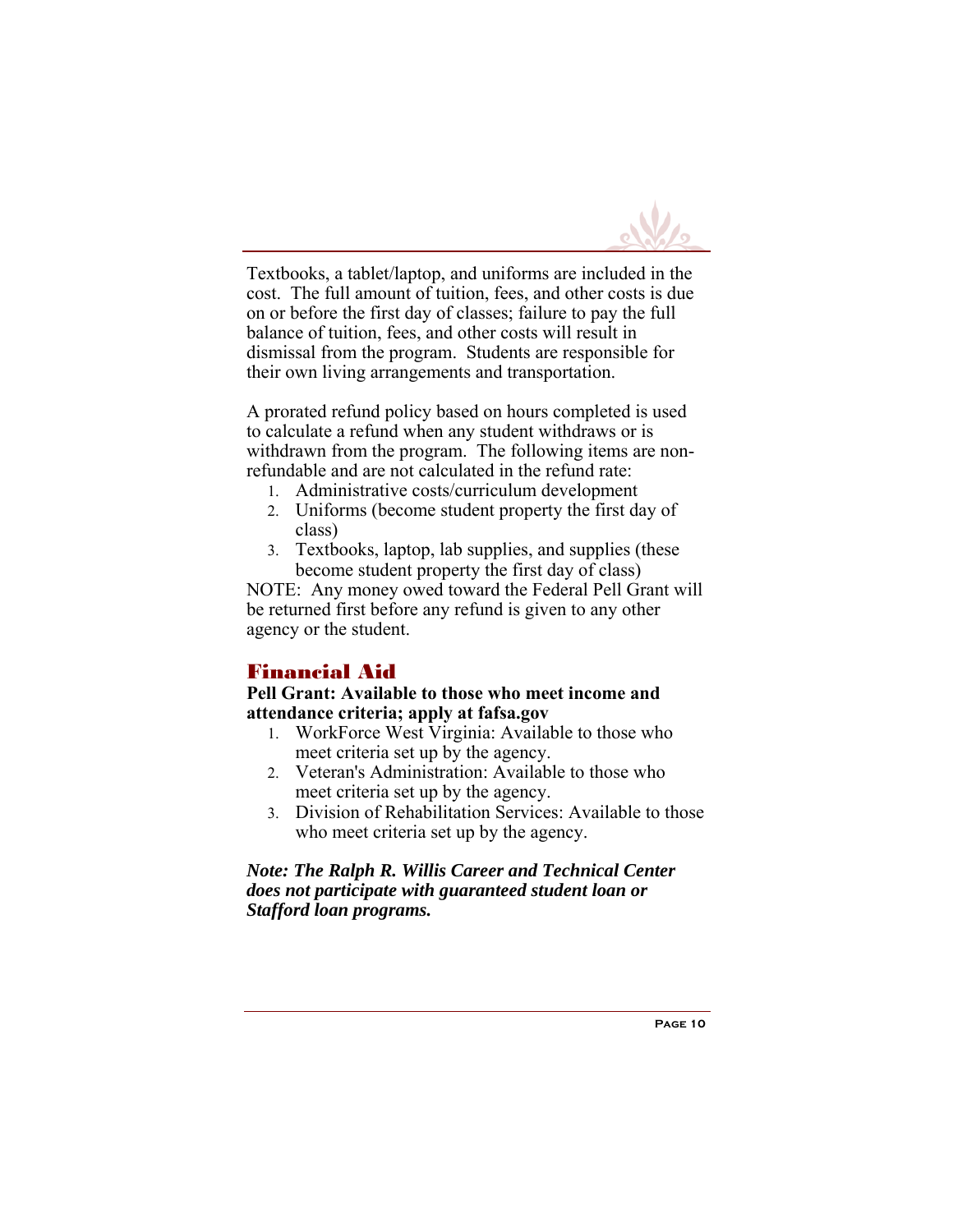

## **Transfer Credit – Students using VA Benefits**

The Ralph R. Willis Career and Technical Center will accept, review, and maintain a written record of previous education and training submitted from students using VA Education Benefits. Such material will be reviewed to determine if credit toward completion of the desired program is possible.

## **Philosophy**

Man is a complex integrated whole with biological, psychosocial, and spiritual needs. Man's behavior is a result of his interactions with his environment and is representative of his needs. Man is a finite being with varying capacities to function in society. He is a unique individual who has defined systems of daily living that reflect his values, cultures, motives and lifestyles. Additionally, each individual has the right to make decisions regarding his/her health care needs and to participate in meeting those needs. The profession of nursing makes a unique contribution in helping clients, families, and/or groups achieve an optimal level of health in a variety of settings.

"Health is a state of complete physical, mental and social well being and not merely the absence of disease or infirmity" (WHO, 1971). Health is described as a dynamic continuum, with wellness being the highest level of functioning relative to the individual's internal and external environment. Illness is an individual state in which one's ability to function is recognized as impaired.

Nursing is both an art and a science, founded on a professional body of knowledge that integrates concepts from liberal arts and biological, physical, psychological, and social sciences. It is a learned profession based on an understanding of the human condition across the life span and the relationship of an individual with others and within the environment.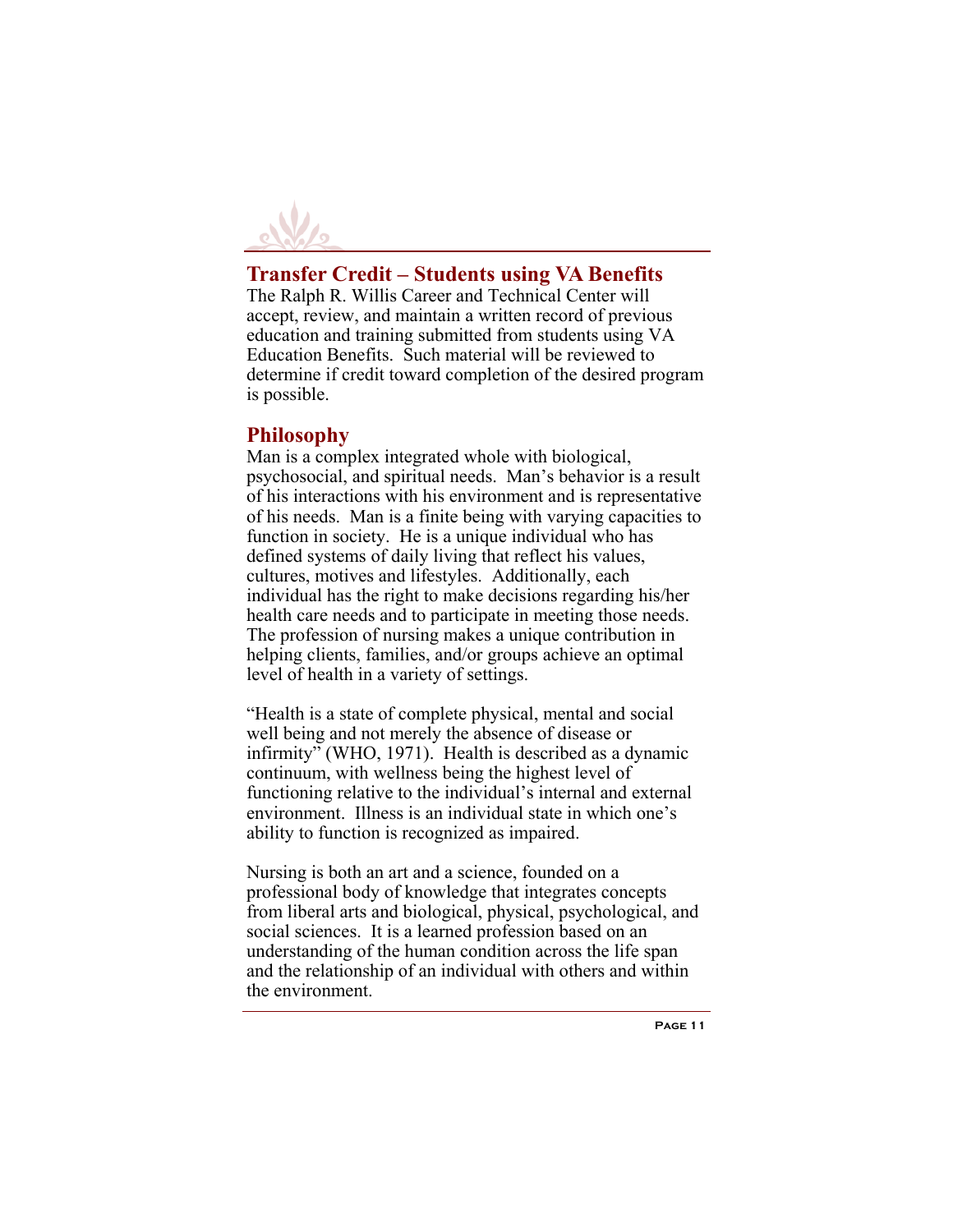

Nursing is a dynamic, continually evolving discipline that employs critical thinking to integrate increasingly complex knowledge, skills, technologies, and client care activities into evidence-based nursing practice. The goal of nursing for client care is preventing illness; promoting comfort; protecting, promoting, and restoring health; and promoting dignity in dying.

The Licensed Practical Nurse is an integral member of the interdisciplinary health care team. The practical nurse uses "specialized knowledge and skills which meet the health care needs of people in a variety of settings under the direction of qualified health professionals" (NFLPN, 2003). The practical nurse uses the nursing process to collect and organize relevant health care data, assists in the identification of health needs/problems throughout the client's life span, and contributes to the interdisciplinary team in a variety of settings. The entry-level practical nurse demonstrates the essential competencies needed to care for clients with commonly occurring health problems that have predictable outcomes. "Professional behaviors, within the scope of nursing practice for a practical nurse, are characterized by adherence to standards of care, accountability of one's own actions and behavior, and use of legal and ethical principles in nursing practice" (NAPNES, 2007).

Practical nurse education recognizes the need for trained and competent individuals. The program of instruction is designed to assist the student in acquiring the skills to administer evidence-based nursing care to individuals, families, and communities. Individualized patient care is emphasized to encourage the development of knowledge, attitudes, and skills essential to nursing.

Faculty view learning as a process of knowledge acquisition attained through exposure to multiple stimuli, occurring at any time and place and leading to changes in knowledge,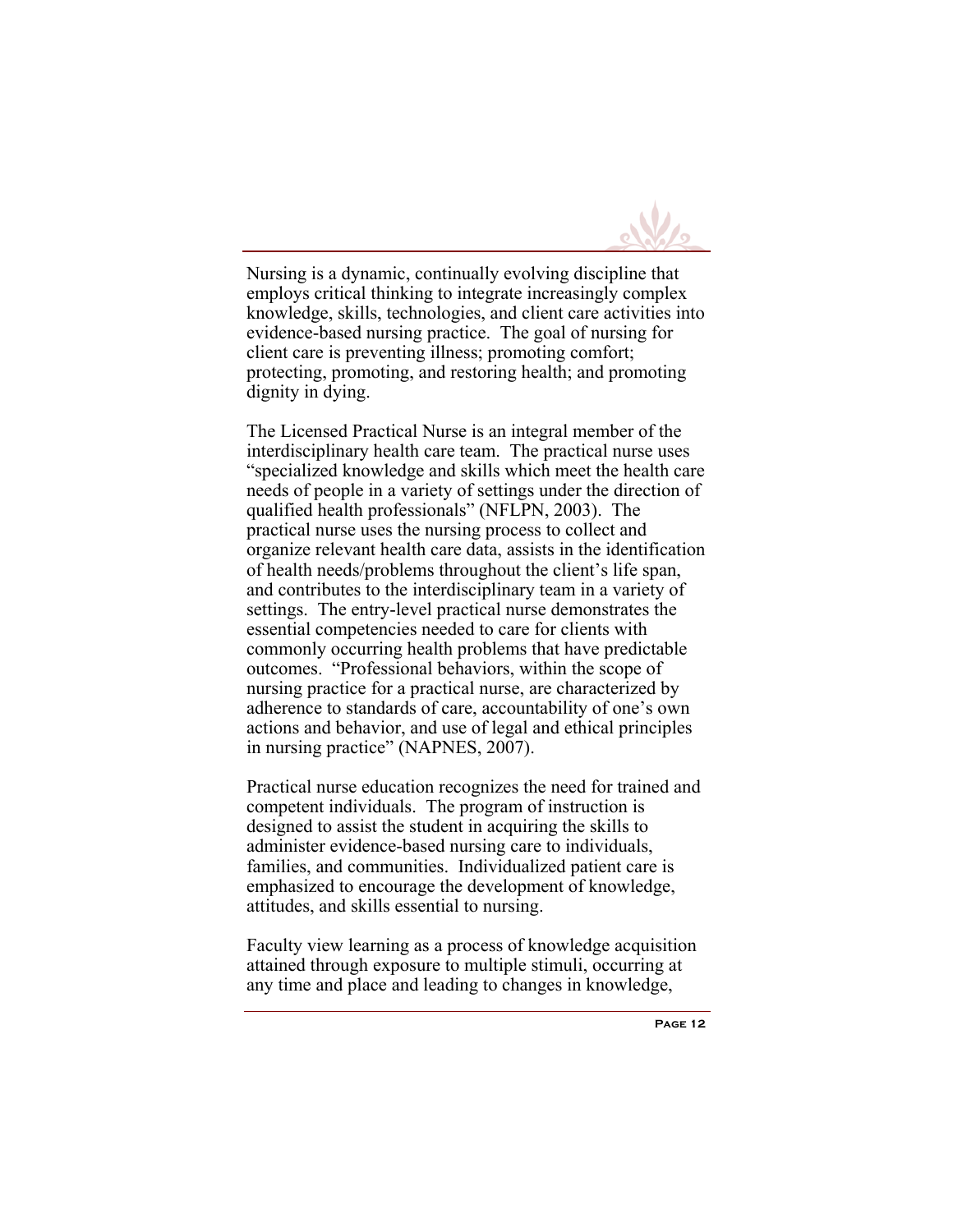

behavior, and attitude. Learning is a continuous process that spans a lifetime. As one ages and matures, that person's ability to grasp ideas from his environment changes.

Learning can occur as a result of a deliberate effort or unconsciously in a formal or informal setting. The ability, readiness, motivation, and responsibility to learn are seen as characteristics of the adult learner. The outcome of education is a change in behavior. The process of education is the provision of experience within a positive learning atmosphere. The Ralph R. Willis Career and Technical Center School of Practical Nursing exists to educate students of any age, color, sex, race, creed, or marital status, who meet the admission criteria. The curriculum is constructed on basic principles and developed through guided clinical experiences. Such principles and experiences should proceed from known to unknown, simple to complex, and normal to abnormal. Graduates of this program are eligible to take the National Council Licensure Examination for Practical Nurses and may apply for endorsement to practice in other states. The graduate realizes continuing education is essential to adapt to the changing patterns of health care.

## **Terminal Objectives**

Upon completion of the Practical Nursing Program, the graduate will:

- Assess basic physical, emotional, spiritual, and cultural needs of the client.
- Collect data from available resources, including client, family, health care records, health care team members, established protocols, and guidelines.
- Utilize information technology in client care.
- Document collected data accurately and concisely.
- Utilize effective communication as a member of an interdisciplinary team in reporting and recording observations to appropriate health care professional.
- Safeguard the client's and his family's rights to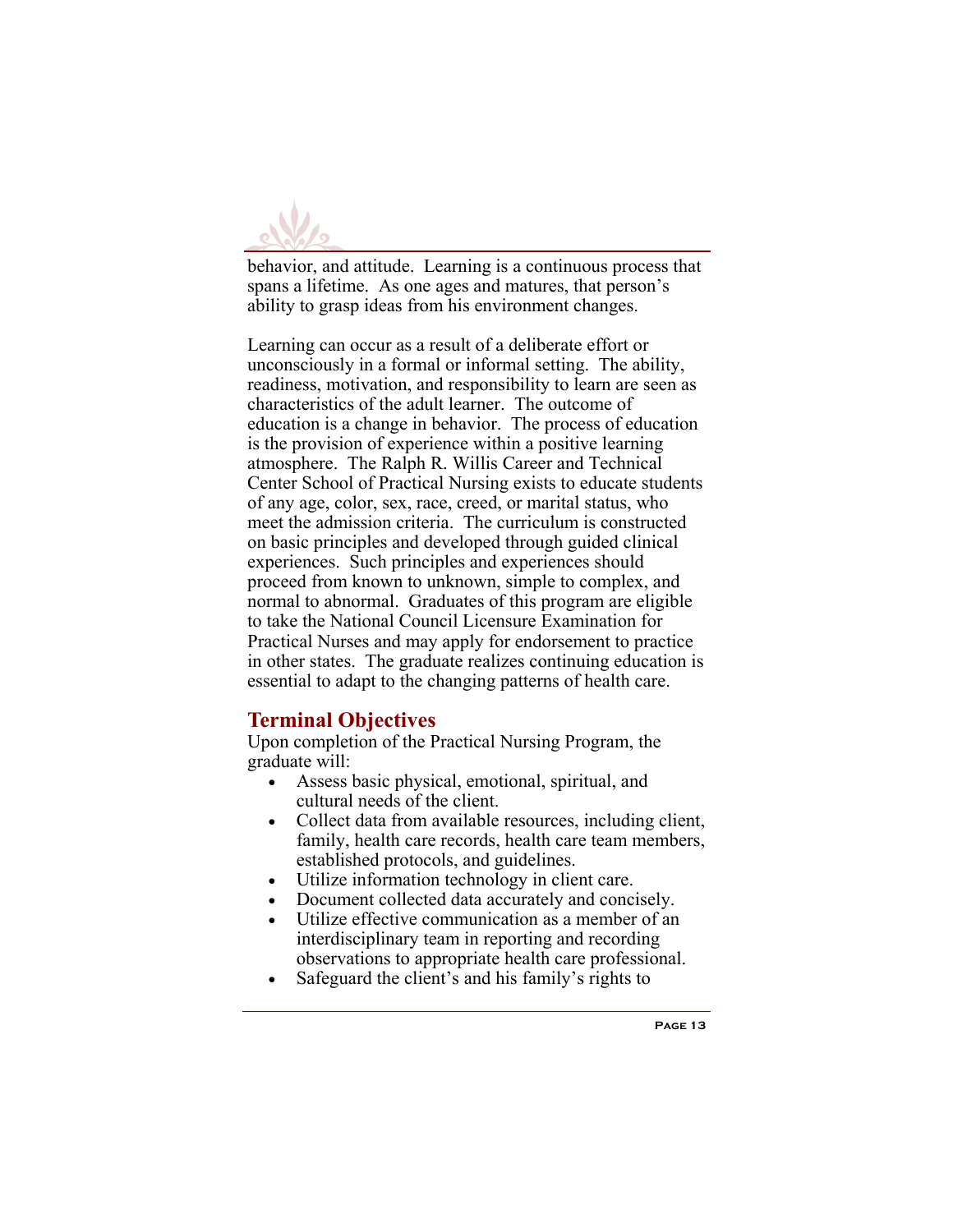

- Facilitate client's ability to cope, adapt, and problem solve situations related to illness or stressful events.
- Administer medications, according to current standard of practice including safety checks and evaluation of client's response to medication.
- Contribute to the development and/or update of the client plan of care utilizing established nursing diagnoses for clients with common, well-defined health problems.
- Prioritize nursing care needs of client.
- Recognize the client's potential and initiate preventive measures for complications related to treatments, procedures, or existing conditions.
- Modify nursing approach based on client's response.
- Supervise and evaluate activities of assistive personnel.
- Respond to unsafe practice of a health care provider by following regulation/policy for reporting specific issues.
- Instruct client, based on client's needs/nurse's level of knowledge, about health promoting/disease preventive practices and early detection of health problems.
- Comply with the scope of practice as outlined in the West Virginia State Board of Examiners for Licensed Practical Nurses Law and Rules.
- Describe the role of the Licensed Practical Nurse in the health care delivery system.
- Demonstrate responsibility for continuous personal and professional growth and education.
- Recognize personal potential and career mobility options.
- Demonstrate the ability to evaluate self for the purpose of improving work performance.
- Demonstrate professional standards in dress, behavior, language, and attitude.
- Subscribe to nurse's codes of ethics.
- Function as an advocate for the health care consumer.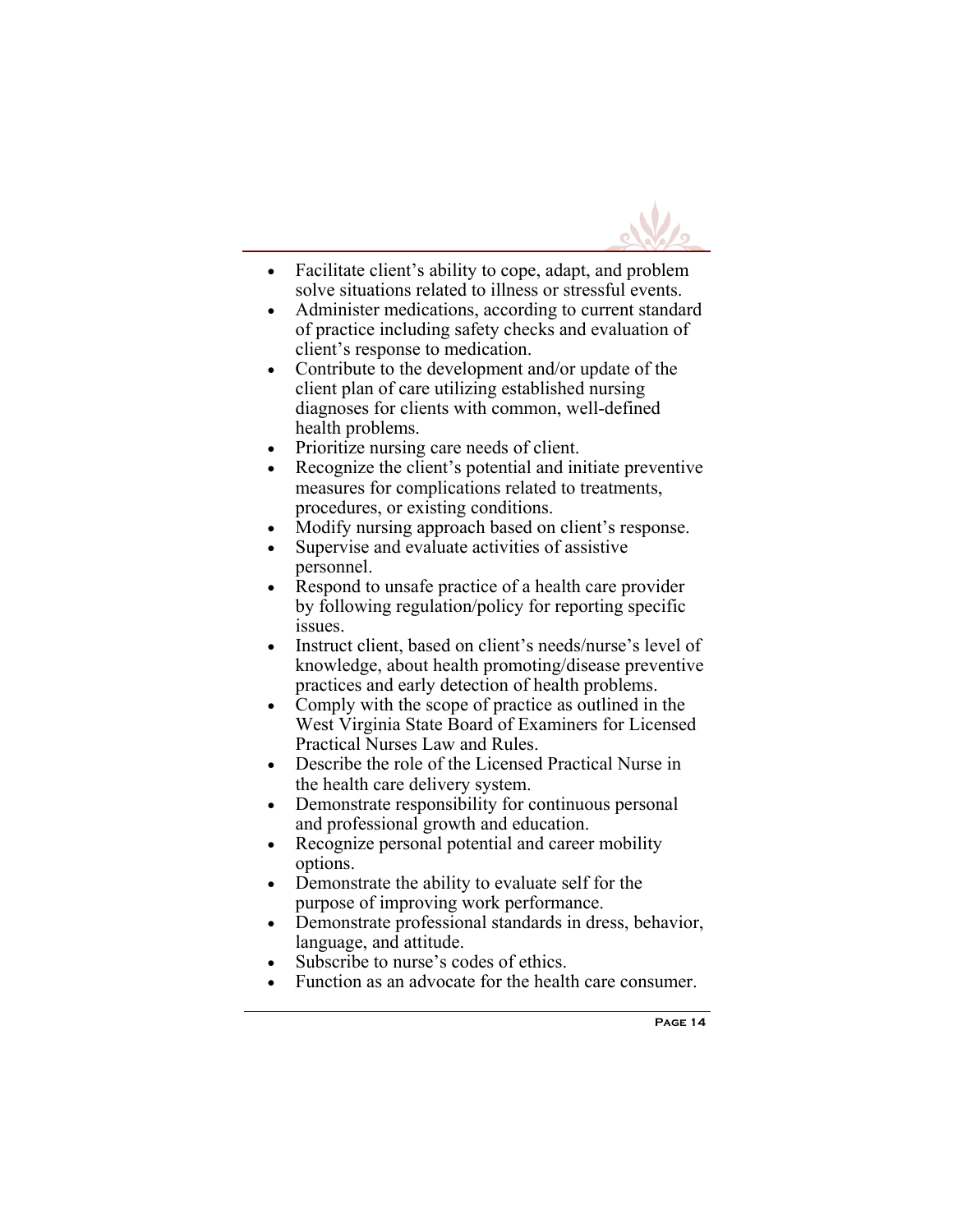

- Utilize knowledge of normal values and to identify/ intervene to control deviations in health status.
- Assist the client and significant others in the normal expected stages of growth and development from conception through advanced old age.
- Provide safe and effective client care and comfort, according to accepted standards of nursing practice, including but not limited to client education, appropriateness of health care provider's orders, environment, acknowledgement and documentation of practice error, equipment, security alerts, and immunizations.
- Provide evidence-based care to clients with acute, chronic, or life-threatening physical problems and/or mental illness, collaborating with health care team members to coordinate delivery of nursing care.
- Make clinical decisions using knowledge of norms and data from various sources, and, if necessary, in collaboration with clinical supervisor.

#### *Subjects Comprising the Practical Nursing Program*

#### *Course 9123 Practical Nursing Principles and Fundamentals*

Students learn the technical procedures used in direct patient care. The course is designed to progress from simple to complex and to enable students to understand the rationale for various procedures and treatments. Students are introduced to the nursing process as a method of problem solving and delivery of client care. Students apply knowledge of skills and related principles in administration of treatments and procedures encountered in the healthcare setting, within the scope of practical nursing.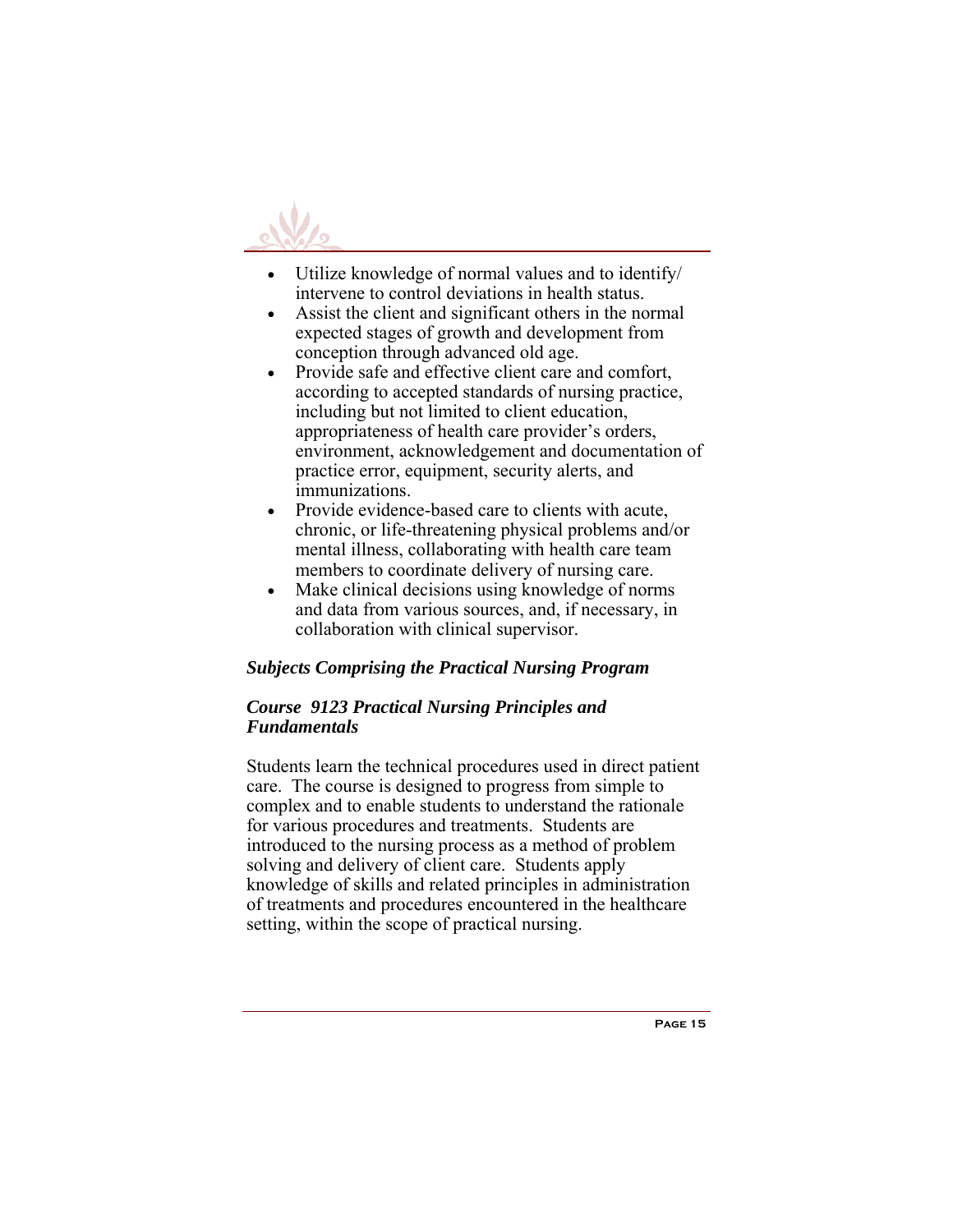

## *Course 9124 Social Sciences (Integrated PVRI, PVR II)*

This course assists students in becoming members of the nursing team by providing them with a definition of nursing; basic history of nursing; an understanding of the needs of an individual when ill; and the ethical and legal responsibilities of the Licensed Practical Nurse. This course also aids students in the transition to graduate nurses by enhancing self-understanding, clarifying dynamics of the health professional-patient relationship, and developing awareness of the larger societal and healthcare context in which the relationship takes place. Concepts of professionalism, communication, delegation, leadership, organization, time management, and critical thinking are emphasized.

#### *Course 9128 Medical-Surgical Nursing*

Students study common diseases and disorders of the adult, including symptoms of illness and methods of diagnosis, treatment, and prevention. The content is presented according to bodily systems and taught through lecture, discussion, audiovisuals, case studies, demonstration, and supervised live and virtual clinical experiences. Emphasis is placed on meeting needs of individual patients as determined by the nursing process and patient teaching. Students must perform basic nursing procedures with 100% accuracy. Students will develop nursing care plans based on individual patient needs and complete medication summaries to learn about commonly administered medications. Students demonstrate their comprehension of classroom theory by performing appropriate nursing assessments, identifying common signs and symptoms, identifying patient problems associated with assigned patient's diagnosis, delivering and documenting appropriate care, and patient teaching.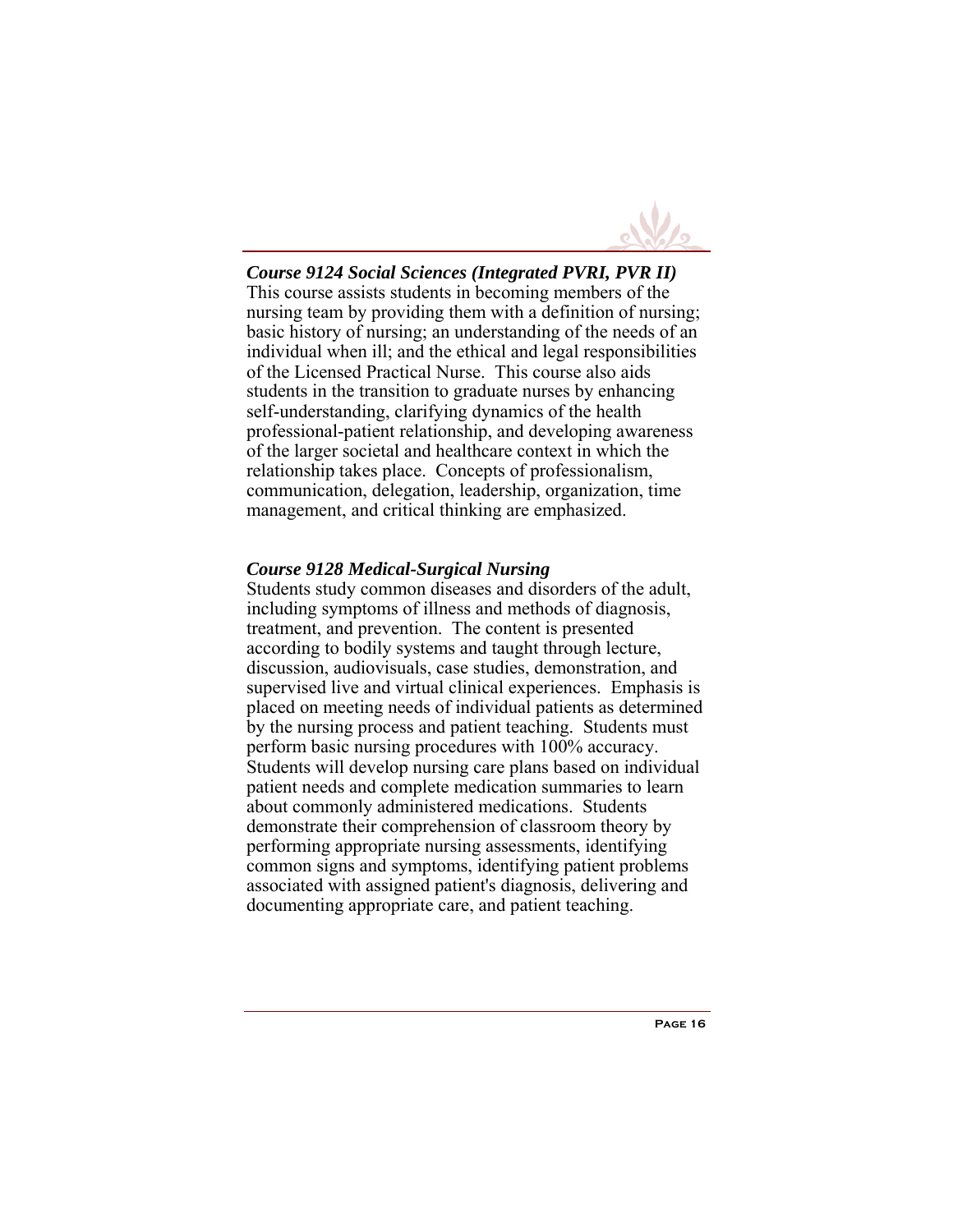

#### *Course 9131 Obstetrics*

Students learn the physiological and emotional aspects of pregnancy, including physical development of the fetus, importance of prenatal care, complications of pregnancy, progression of labor, delivery of infant, and care of the newborn. Students apply this knowledge by assisting with the admission of a patient in active labor and providing emotional and physical support to the patient utilizing techniques discussed in class; using various monitors to track fetal heart tones and time uterine contractions; and observing vaginal and/or cesarean deliveries. Students provide care for post-partum patients, which includes performing assessments, monitoring for complications, and assisting parents with infant care with the use of teaching films. Students provide and document care of a newborn, including assessment of vital signs and feeding.

#### *Course 9132 Pediatrics*

Students learn the symptoms, diagnosis, and treatment of diseases and disorders that commonly occur in children. Students are taught the care of young patients based on the nursing process. The information is presented through lecture and discussion, audiovisuals, case studies, demonstrations, and live and virtual clinical experiences. Students develop plans of care based on individual patient needs and complete medication summaries to assist in their learning about medications commonly administered to children. Students also learn to calculate safe dosages of medication for children. Students demonstrate their comprehension of classroom theory by performing nursing assessments; identifying signs and symptoms and patient problems commonly associated with the assigned patient's medical diagnosis; delivering and documenting appropriate care; and patient/parent teaching.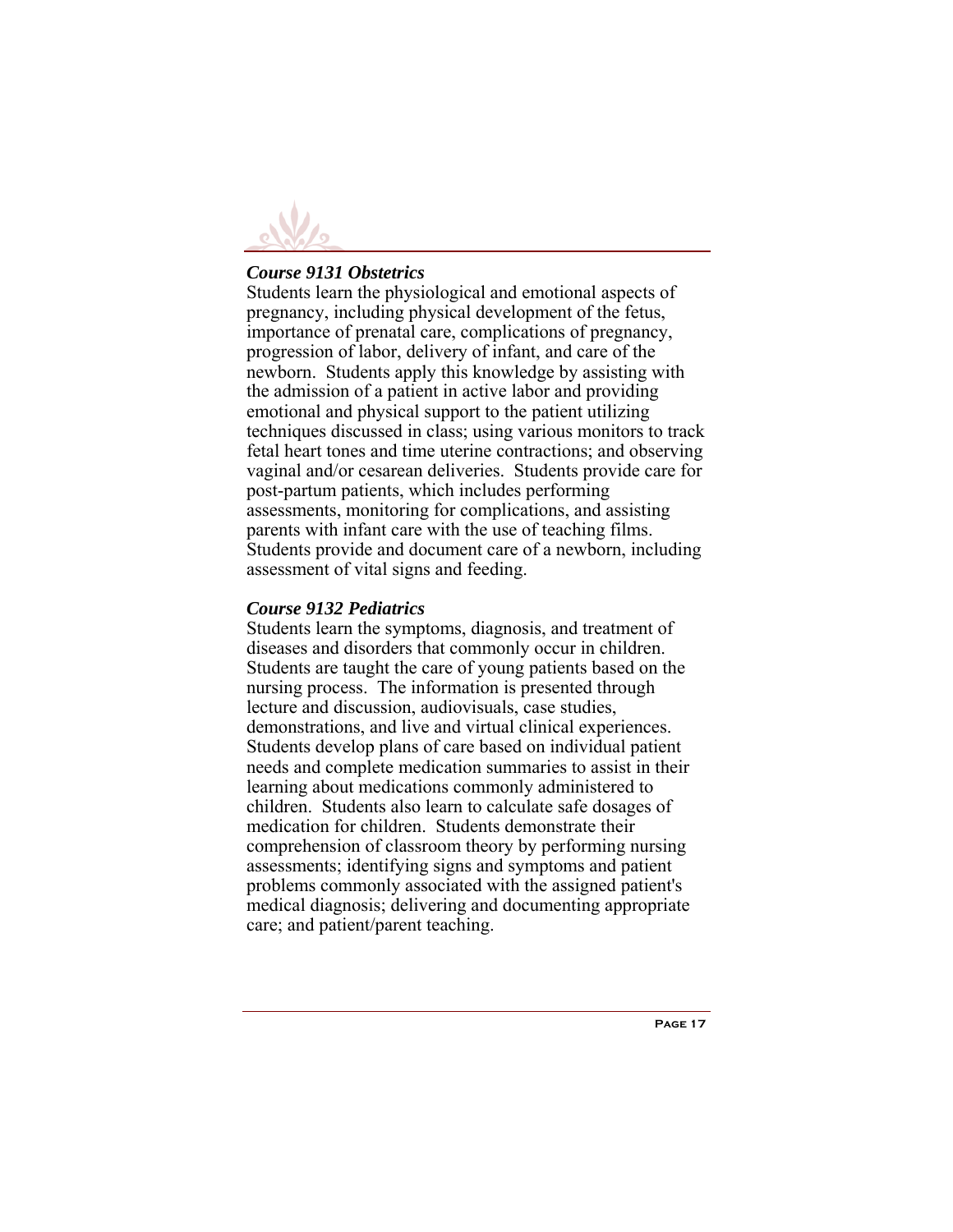

## *Course 9130 Psychiatric (Mental Health )Nursing*

Students study the behavior exhibited by persons on the continuum of mental health and illness, including personality development and adjustment to society. This course provides students with knowledge of principles of mental hygiene and the opportunity for students to better manage stress and understand their behavior and that of others. Students are familiarized with community agencies that provide support and/or therapy for those with mental illness and their families. Students interact with and observe the behaviors of clients with various behavioral health disorders, including substance abuse. Students attend and participate in various group activities and patient-focused meetings in inpatient and outpatient settings.

#### *Course 9129 Geriatrics*

Students are introduced to the aging process. The course begins with an overview of the aging population and agerelated disorders. Students discuss the adjustment of the gerian to degenerative changes, nursing home placement, and alternatives to placement in long-term care facilities. Concepts relevant to ethical and legal responsibilities, pathophysiology, nutrition, pharmacology, and psychosocial development are emphasized. Students are assigned to two clients (one in a skilled nursing facility and the other living at home), and are expected to work with the clients to collect a thorough medical history and physical examination, including a psychosocial life history. In addition, students complete other assessments including pressure ulcer risk, discharge planning risk, and functional assessment forms.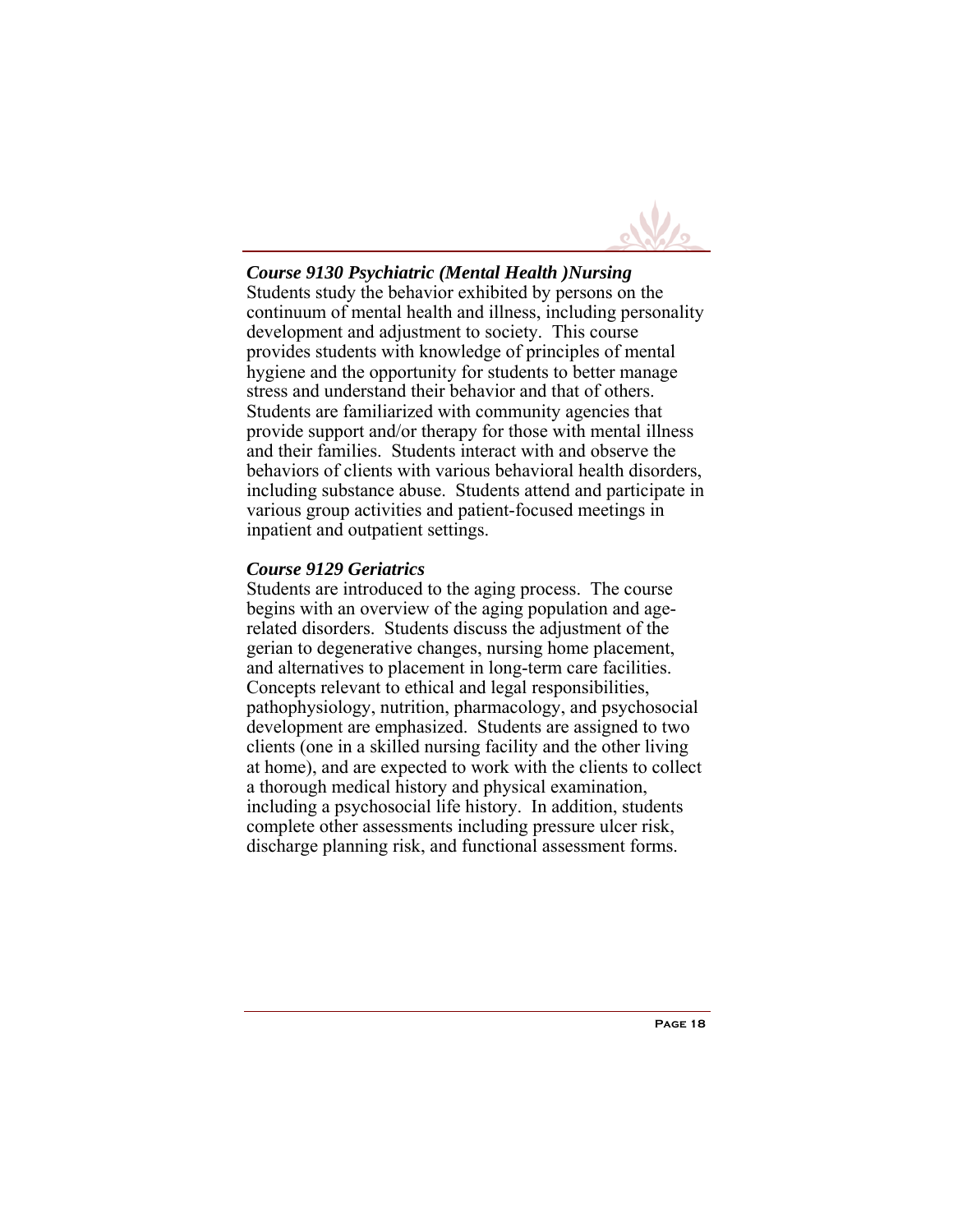

## *Course 9125 Anatomy and Physiology*

Students study the structures of the body and their functions. The basic organization of the body is first presented; then each system is discussed, examining the normal function of each organ. Students will demonstrate their understanding of anatomy during the delivery of care, including the administration of medication.

#### *Course 9124 Social Science (Growth & Development)*

Students learn the basic concepts of growth and development of an individual from infancy through adulthood. Emphasis is placed upon basic needs of the family and the individual developmental tasks. Information is presented for specific age groups. Students apply the theoretical concepts during the assessment and care of patients.

#### *Course 9126 Nutrition and Diet Therapy*

Students learn the foundations of nutrition. Topics explored and explained include national health care goals; the functions and sources of nutrients, minerals, and vitamins; energy balance; digestion and metabolism; food supply; and eating disorders. Students demonstrate their knowledge of basic nutritional requirements to maintain health during patient care and patient teaching.

#### *Course 9127 Pharmacology*

Students study medications and their safe administration to patients. Aspects of drug administration included in the course are: basic terminology associated with pharmacology, calculation of dosages, basic classifications of drugs, their therapeutic use, common adverse effects and precautions related to their administration. Students demonstrate their ability to safely and accurately administer medications to patients in various clinical settings.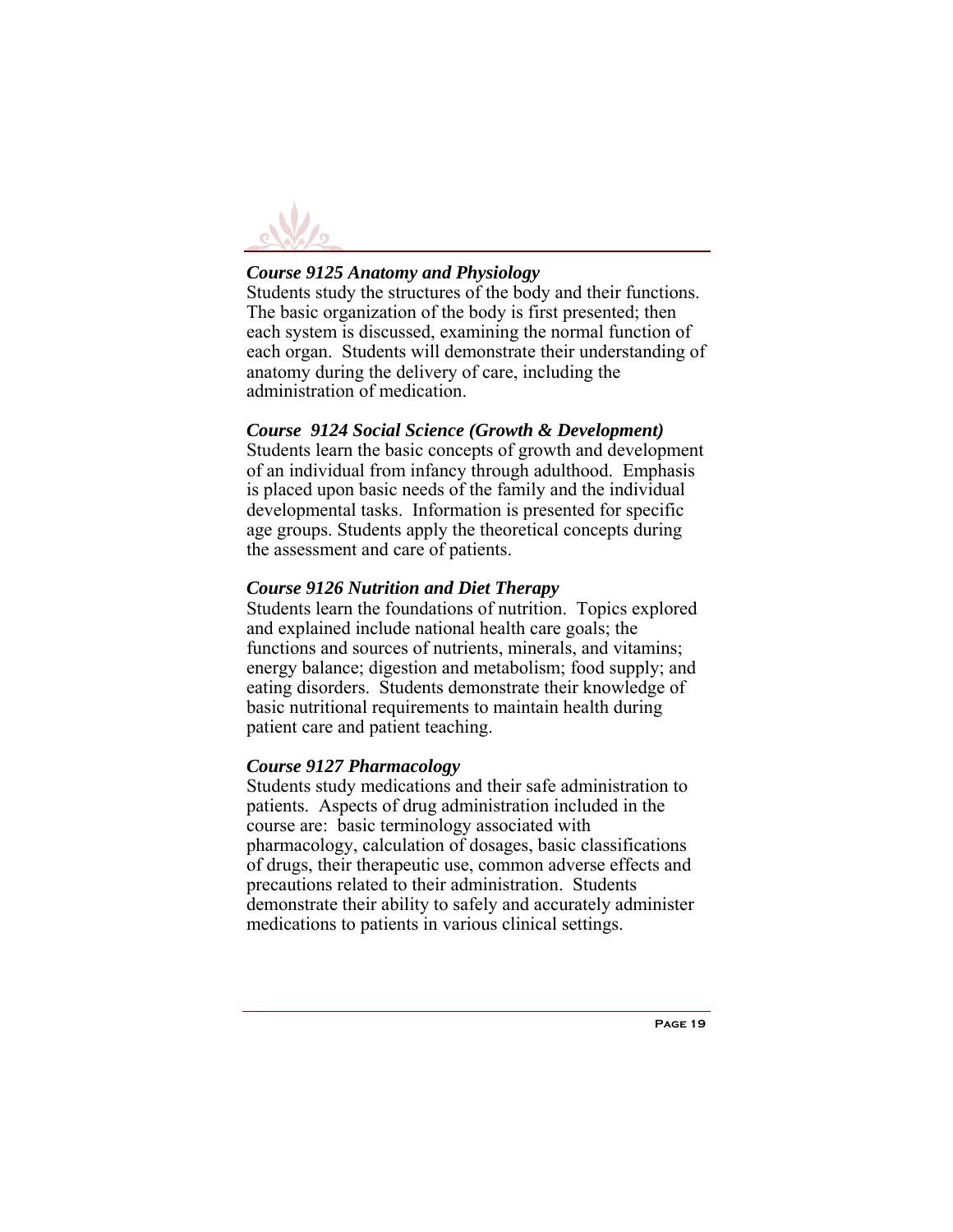

For more information or to obtain an application,

*Please don't hesitate to contact us!* 



Stop in or write to us… Ralph R. Willis Career and Technical Center School of Practical Nursing Three Mile Curve Logan, West Virginia 25601

Call or fax us… Phone (304) 752 – 4687, ext. 1, 2224 Fax (304) 752– 2943

Check out our website… http://www.rrw.logancountyschoolswv.com/

> Email our secretary… lesa.workman@k12.wv.us

#### Email our coordinator… kayla.sims@k12.wv.us

E‐mail an instructor… mary.easterling@k12.wv.us

terri.curry@k12.wv.us

Set Yourself Up …*For Success!*